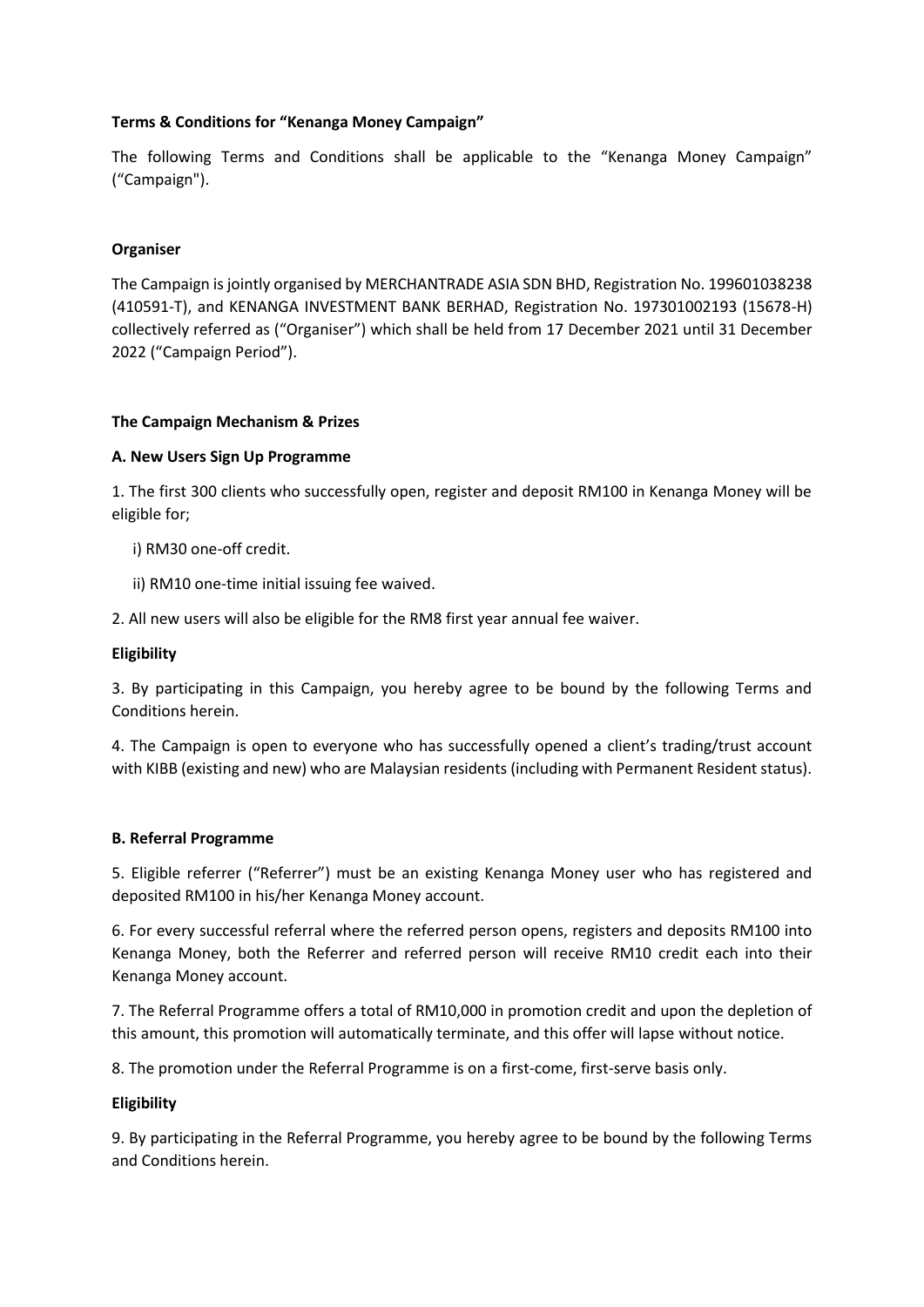10. The Campaign is open to everyone who has successfully opened a client's trading/trust account with KIBB (existing and new) who are Malaysian residents (including with Permanent Resident status), except:

- i) Individuals below the age of 18 years old; and
- ii) Employees of the Organiser who has a Capital Markets Services Representative's License ("CMRSL")

## **Issuance of the Credit & Promotion Credit**

11. The Organiser will begin the process of issuing the:

i) For the **New Users Sign Up Programme**, the One-off credit, issuing fee and annual fee waiver to the account upon the satisfaction of the registration criteria within thirty (30) days from the date of successful registration.

ii) For the **Referral Programme**, the Promotion credit to the Referrer and the referred person upon the satisfaction of the registration criteria within thirty (30) days from the date of successful registration.

# **General Terms**

12. By participating in the Campaign, all participants are deemed to have read, understood and agree to be bound by these Terms and Conditions and further agree that any decision by the Organiser in relation to every aspect of the Campaign, including the prizes to be given away and the determination of the winners shall be final, binding and conclusive. No correspondence, queries, appeals or protest (whether verbal or written) will be entertained.

13. The Organiser reserves the sole and absolute right and exclusive discretion to disqualify all entries from any participants of this Campaign and prohibit the person who is disqualified from further participating in this Campaign in the event that there is reasonable suspicion that the participant has tampered with or benefited from the tampering of the entry process or the operation of the Campaign or has acted in violation of the rules and regulations of this Campaign or these Terms and Conditions. Furthermore, at the time of the selection of the winners, the participants shall be in good standing or not subject to any legal or regulatory action, or otherwise they will be disqualified from participating in the Campaign or selected as a winner.

14. The prizes are non-transferable to any third party, non-negotiable and non-exchangeable for cash or other items. The Organiser shall have the right and discretion to add and / or remove and / or to substitute the prize(s) with any other item(s), or service of similar value without prior notice.

15. Picture(s) of the prize(s) shown in any advertising, microsite, promotional, publicity and other materials relating to or in connection with the Campaign are solely for illustration purposes only and may not depict the actual place or specifications of the prize(s) and does not include any optional accessories.

16. The Organiser reserves the sole and absolute right and exclusive discretion to change, vary and/or amend any aspect of the Campaign (including cancelling or discontinuing the Campaign inclusive of prizes which shall be awarded) or any part of these Terms and Conditions without prior notice and/or reference to any participants.